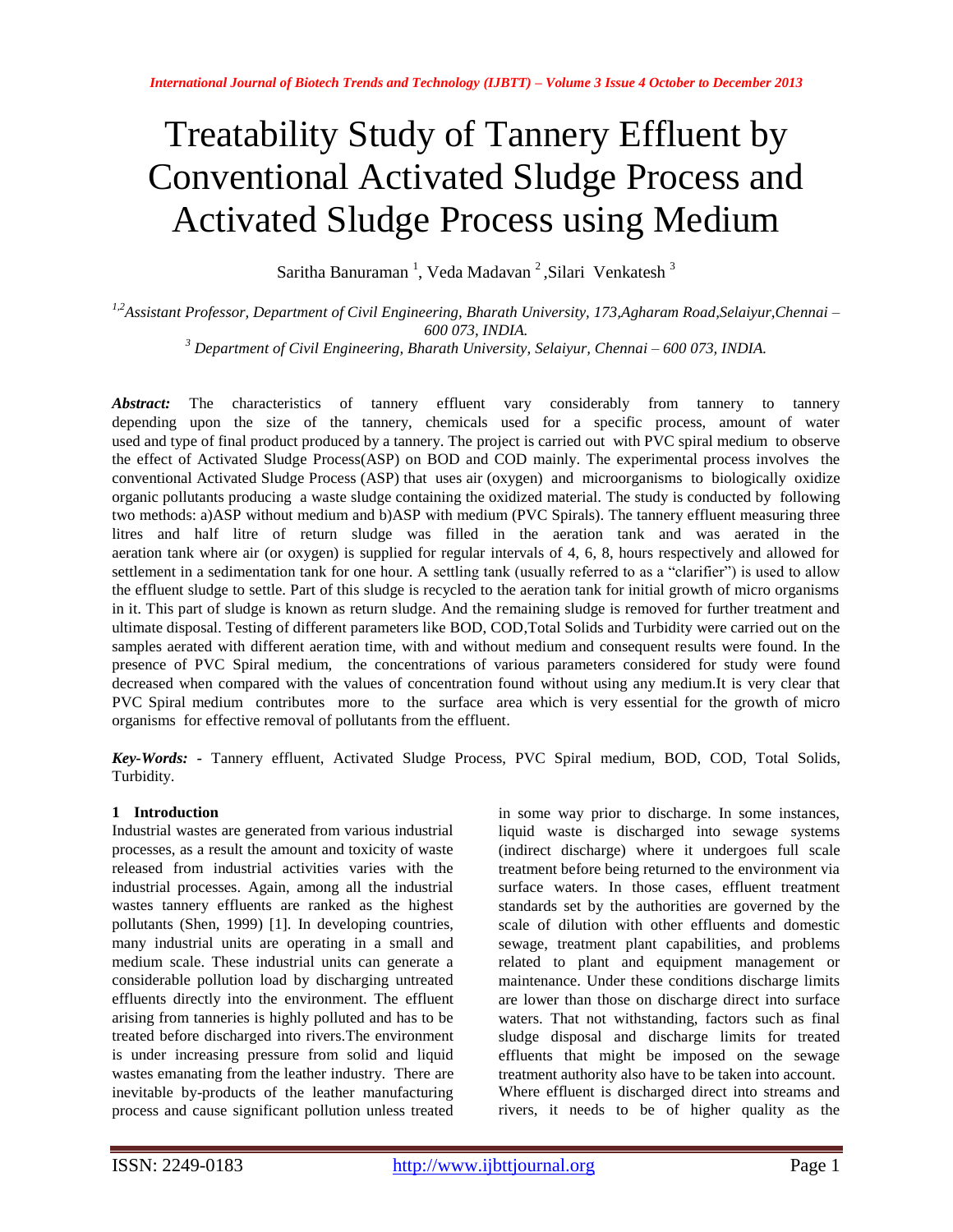environment is sensitive and highly susceptible to damage. The greater the volume of the effluent compared to the volume of surface water, the higher the quality of the effluent demanded by the environment.

## **1.2. Objectives of the project**

The objectives of the project are

- a) To design a lab-scale activated sludge process tank.
- b) To study the characteristics of the raw effluent.
- c) To compare the removal efficiency of parameters of the effluent after treatment by conventional activated sludge treatment method and by activated sludge treatment using PVC spirals as medium.

## **2 Methodology**

## **2.1 Sampling**

Tannery effluent sample was collected from "Rubena leather industries" located at Nagalakeni, Chrompet, Chennai. Generally, the activated sludge process is a treatment that comes under secondary treatment (Biological treatment), where the chemical oxygen demand (COD) and bio-chemical oxygen demand (BOD) levels in the effluent are minimized by the growth of micro organisms in it.The above mentioned sample was collected from the supernatant tank of the effluent treatment plant of the industry by grab sampling, where the sample was initially treated in reaction channel and then passed into primary clarifiers and then to the supernatant tank. So, the sample was collected from the supernatant tank, where the primary treatment was done and the secondary treatment yet to be done or can be said as between the primary and secondary treatment.S.Haydar,J.A.Aziz(2007)[2] have observed the feasibility of Activated Sludge Process (ASP) for the treatment of tannery effluent and to develop a simple design criteria under local conditions. A bench scale model comprising of an aeration tank and final clarifier was used for this purpose. The model was operated continuously for 267 days. The results of the study demonstrated that an efficiency of above 90% and 80% for  $BOD<sub>5</sub>$  and COD, respectively could be obtained if the ASP is operated at an MLVSS concentration of 3500 mg/L keeping an aeration time of 12 hours.

## **2.2 Characteristics of the raw tannery effluent**

All the pollutant parameters were analyzed following the procedure as per the Standards Methods for the Examination of Water and Wastewater (APHA-AWWA-WPCF,1998) [3] which is shown in table 1

| Sl<br>no. | Parameter             | <b>Values of parameters</b> |
|-----------|-----------------------|-----------------------------|
| 1         | pH                    | 6.51                        |
| 2         | TS                    | 5800                        |
| 3         | <b>TDS</b>            | 5500                        |
| 4         | <b>TSS</b>            | 300                         |
| 5         | Alkalinity            | 1675 mg/l                   |
| 6         | Chlorides             | 2378.5 mg/l                 |
| 7         | <b>Total Hardness</b> | 3500 mg/l                   |
| 8         | Turbidity             | 146 NTU                     |
| 9         | <b>BOD</b>            | 1200 mg/l                   |
| 10        | COD                   | 1800 mg/l                   |

#### **Table 1** Characteristics of the raw tannery effluent

## **2.3 Experimental setup**

A lab scale model of activated sludge reactor shown in Fig 2 was prepared for the project in which there are two compartments namely, an aeration tank and a sedimentation tank.

The dimensions of the aeration tank are  $0.2 \times 0.15 \times$ 0.2 meters in length, width and height respectively where the total volumetric capacity of the tank is 7.2 **litres** 

The dimensions of the sedimentation tank are 0.2 x 0.15 x 0.15 meters in length, width and height respectively where the bottom of the tank is provided with a slope of ratio 1:1. Thus, the total volumetric capacity of the sedimentation tank is 3.375 litres.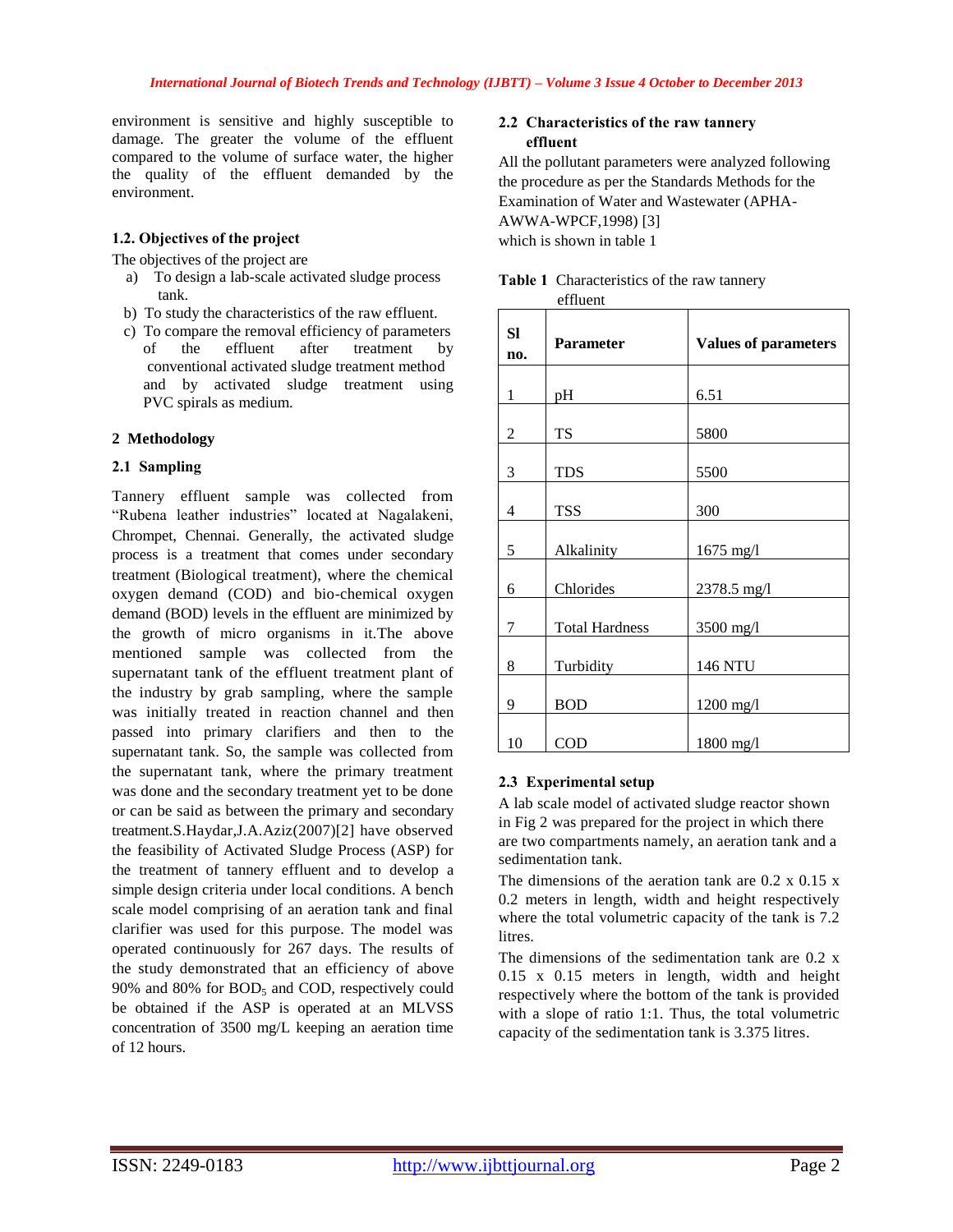#### *International Journal of Biotech Trends and Technology (IJBTT) – Volume 3 Issue 4 October to December 2013*

In this project we have treated the raw tannery effluent (which was collected after primary treatment) by providing continuous aeration in the aeration tank, for a specific time intervals varying a time period of 4 hours, 6 hours and 8 hours. The same process was repeated on the raw samples varying aeration time inclusive of PVC spiral medium shown in Fig 1. in the aeration tank filled up to half of the tank.

For each treatment, 3 litres of raw tannery effluent and 0.5 litre of return sludge was added, so, a total volume of 3.5 litres of raw effluent was treated in the aeration tank. After each treatment, the effluent was allowed to settle in the sedimentation tank which is provided in the reactor with a settling time of one hour.

From the above 3.5 litres which was allowed to settle in the sedimentation tank, 0.5 litre of the bottom settled sludge was collected and used as return sludge into the aeration tank.The remaining sludge was allowed for Ultimate disposal and the above floating water was collected and preserved (at a temperature below  $5^\circ$ C) for tests of different parameters such as BOD,COD,Total solids, Turbidity.

#### **2.4 Medium -PVC spiral medium**

Spiral, a revolutionary packing media of synthetic material, comprises of numerous winding or 'S' shaped portions continuous with each other extending in radial direction to provide maximum surface area for a given void ratio. This innovative product with uncountable pleats in the shape of spirals generates and contributes more to the surface area, up to 10 times more than conventional media. Spirals permit extremely high loading rates with high efficiency and provide significantly to the mass transfer performance.

Spirals, producing maximum surface, can be used in a variety of applications such as scrubbers, strippers or biological process. Systems can be designed to permit the liquid into a multiplicity of slow moving films dispersed through a volume of gas as in packed towers or break up gas into tiny bubbles that are passed through

volume of liquid as in submerged fluidized bed reactors. Spirals permit a large population of micro organisms to reside on its surface in the reaction tank to degrade the organic material from the liquid. This typically is a function of organic and hydraulic loading on the spirals to treat effluent of different characteristics.

The process of attached growth provides a greater efficiency, operational flexibility and versatility than any other aerobic biological treatment process.

Spirals combine activated sludge processes and trickling filter systems to achieve superior performance eliminating the need for recycle of sludge to the aeration tank maintaining biological activity to produce high quality treated water.



**Fig.1** PVC Spiral medium

## **2.4.1Characteristics of the Medium**

- a) Size of each spiral = 55mm packing
- b) Surface Area of the spirals  $= 350$  sq.m/cu.m
- c) Void Ratio of each spiral = 92%
- d) Packing Factor =  $83 \text{ sft/cft}$
- e) Permissible temperature of the PVC spirals is upto  $60^{\circ}c$
- f) Specific Gravity of the spirals is 1.05 to 1.10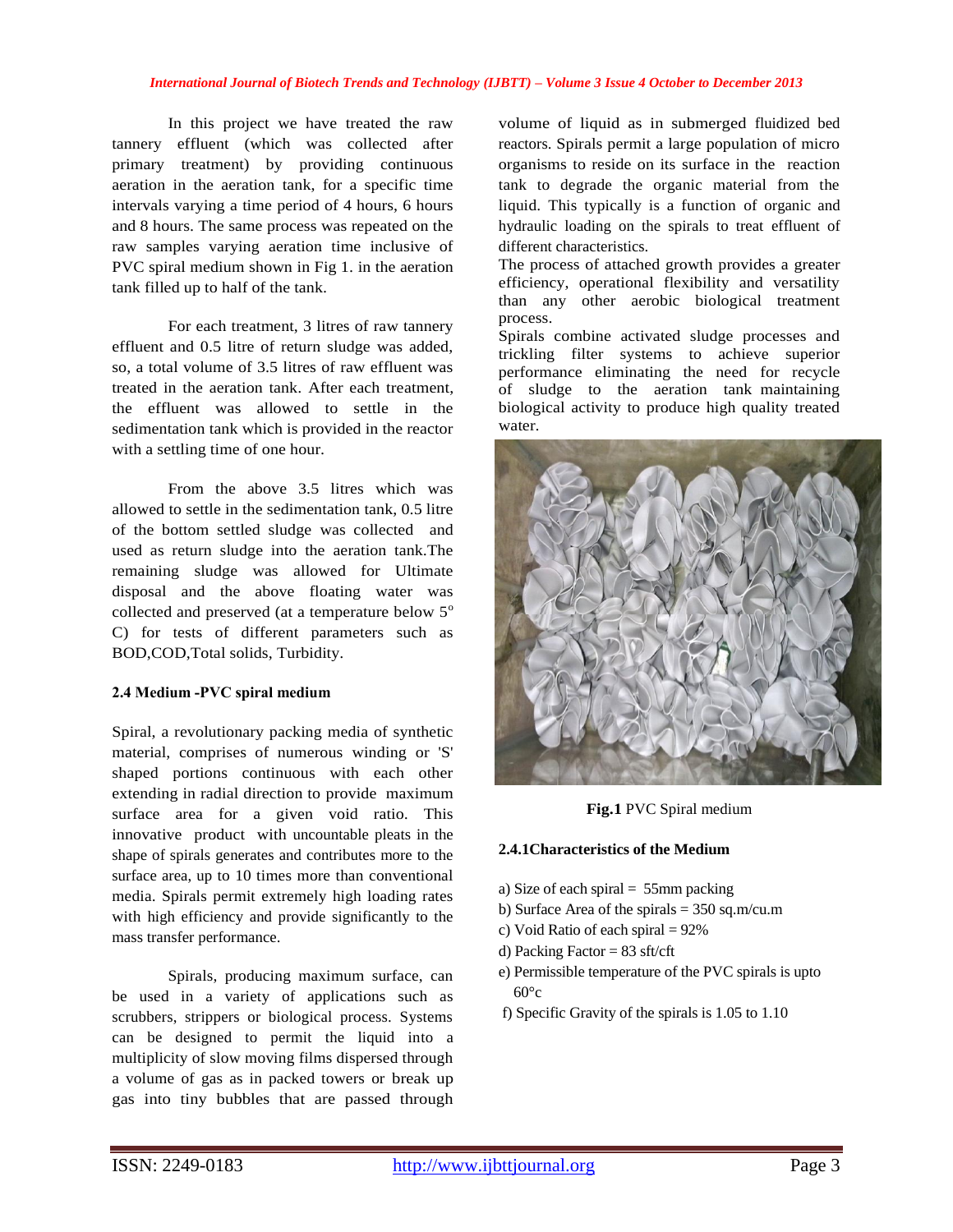

**Fig.2** Lab scale model of ASP reactor with aeration in process

#### **3 Results and Discussions**

The tannery effluent was treated by conventional Activated sludge process without any medium and by using PVC Spirals as medium for different time intervals. The treatment of the raw tannery effluent is done by providing continuous aeration in the aeration tank, for a specific time intervals varying a time period of 4 hours, 6 hours and 8 hours. The same process was repeated on the raw samples varying aeration time inclusive of PVC spiral medium in the aeration tank filled up to half of the tank.

The following tables and graphs show the results obtained by the tests conducted on different samples aerated for different time intervals such as 4 hours, 6 hours and 8 hours.

## **3.1 Comparison of BOD of samples with different aeration time**

The outcome of this experiment is shown in Fig.3 which shows the concentration of BOD varying with 4,6,8 hours respectively.

By increasing the aeration time from 4 hours to 8 hours,it was observed that the BOD levels decreases from 960 mg/l to 420 mg/l without medium.



**Fig.3** Effect of aeration time and PVC Spiral medium on removal of BOD

In case of with medium, it is seen that the BOD levels further decreases with the increase in the aeration time from 864 mg/l to 96 mg/l. Since there was an increase in the growth rate of micro organisms, itleads to the increase in the consumption rate which consequently led to the decrease of BOD levels respectively. It was observed that the efficiency of BOD removal was higher when PVC spirals were introduced as a medium into the conventional activated sludge process.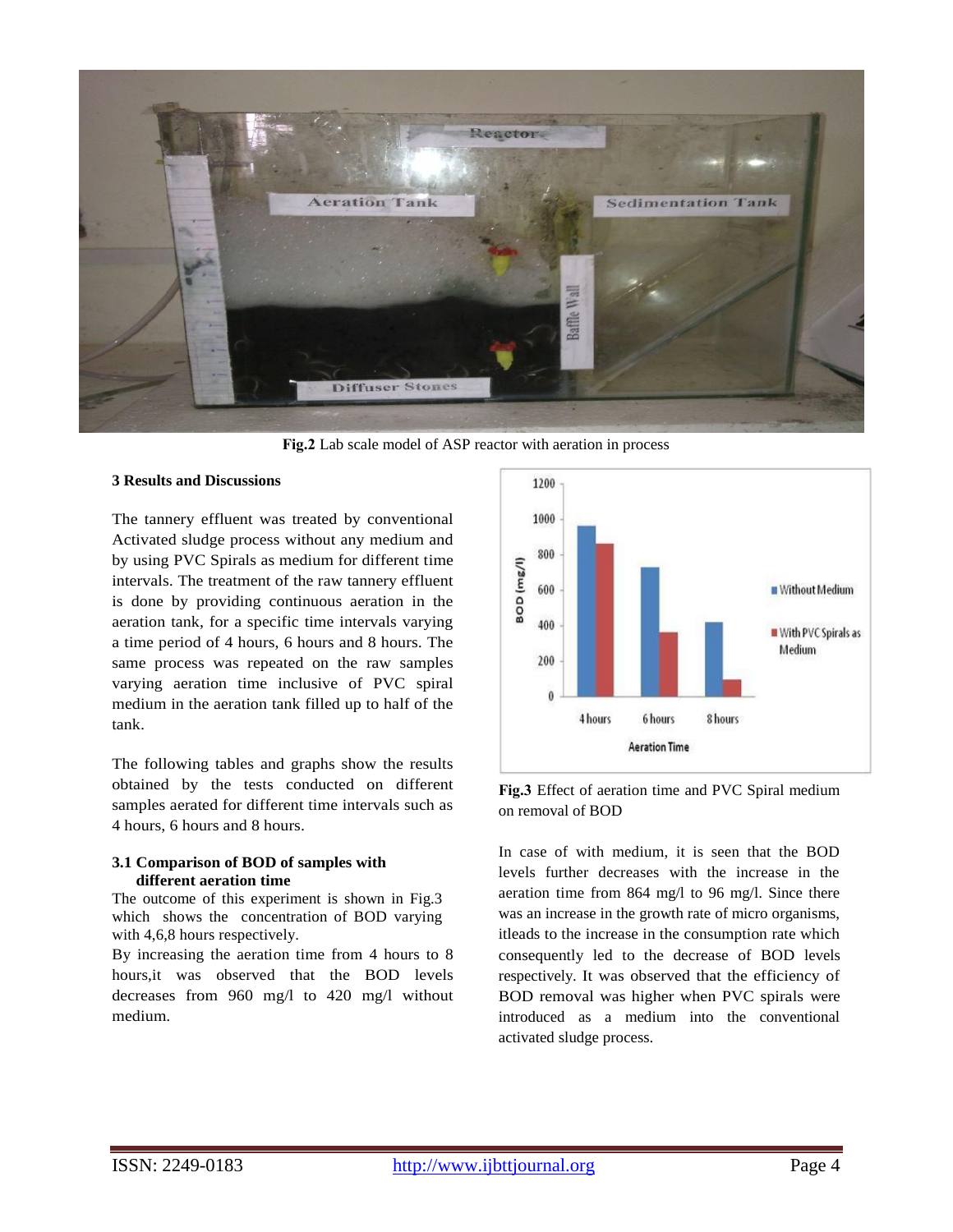## **3.2 Comparison of COD of samples with different aeration time**





**Fig.4** Effect of aeration time and PVC Spiral medium on removal of COD

By increasing the aeration time from 4 hours to 8 hours, it was observed that the COD content levels decreases from 1440 mg/l to 630 mg/l without medium.

In case of with medium, it is seen that the COD content levels further decreases with the increase in the aeration time from 1296 mg/l to 144 mg/l. Since there was an increase in the growth rate of micro organisms, it leads to the increase in the consumption rate which consequently led to the decrease of COD content levels respectively. It was observed that the efficiency of COD content removal was higher when PVC spirals were introduced as a medium into the conventional activated sludge process.

# **3.3 Comparison of Total Solids of samples with different aeration time**

By increasing the aeration time from 4 hours to 8 hours, it was observed from Fig.5, that the concentration of Total Solids decreases from 5850 mg/l to 5100 mg/l without medium.



**Fig.5** Effect of aeration time and PVC Spiral medium on removal of Total Solids

In case of with medium, it is seen that the Total Dissolved Solids content levels further decreases with the increase in the aeration time from 4300 mg/l to3800 mg/l. Since there was an increase in the growth rate of micro organisms, it leads to the increase in the consumption rate which consequently led to the decrease of Total Solids content levels respectively. It was observed that the efficiency of Total Solids content removal was higher when PVC spirals were introduced as a medium into the conventional activated sludge process.





**Fig.6** Effect of aeration time and PVC Spiral medium on removal of turbidity